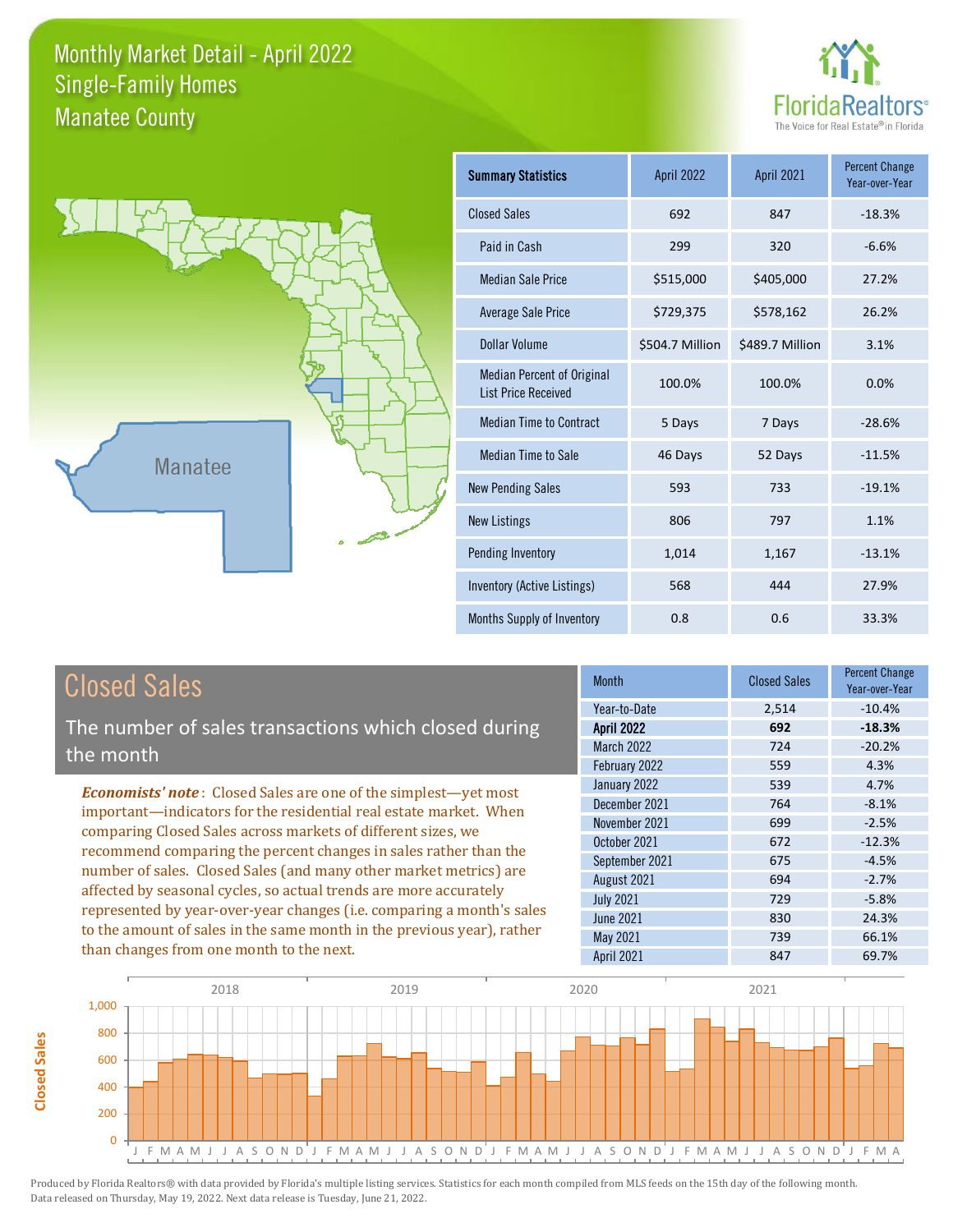this statistic should be interpreted with care.



308 129.9%

| Cash Sales                                                                      | <b>Month</b>      | <b>Cash Sales</b> | <b>Percent Change</b><br>Year-over-Year |
|---------------------------------------------------------------------------------|-------------------|-------------------|-----------------------------------------|
|                                                                                 | Year-to-Date      | 989               | 4.8%                                    |
| The number of Closed Sales during the month in which                            | <b>April 2022</b> | 299               | $-6.6%$                                 |
| buyers exclusively paid in cash                                                 | <b>March 2022</b> | 278               | $-9.4%$                                 |
|                                                                                 | February 2022     | 219               | 29.6%                                   |
|                                                                                 | January 2022      | 193               | 30.4%                                   |
|                                                                                 | December 2021     | 255               | 9.9%                                    |
| <b>Economists' note</b> : Cash Sales can be a useful indicator of the extent to | November 2021     | 252               | 32.6%                                   |
| which investors are participating in the market. Why? Investors are             | October 2021      | 230               | 8.5%                                    |
| far more likely to have the funds to purchase a home available up front,        | September 2021    | 267               | 53.4%                                   |
| whereas the typical homebuyer requires a mortgage or some other                 | August 2021       | 251               | 71.9%                                   |
| form of financing. There are, of course, many possible exceptions, so           | <b>July 2021</b>  | 272               | 46.2%                                   |

J F M A M J J A S O N D J F M A M J J A S O N D J F M A M J J A S O N D J F M A M J J A S O N D J F M A 0 50 100 150 200 250 300 350 2018 2019 2020 2021

# Cash Sales as a Percentage of Closed Sales

The percentage of Closed Sales during the month which were Cash Sales

*Economists' note* : This statistic is simply another way of viewing Cash Sales. The remaining percentages of Closed Sales (i.e. those not paid fully in cash) each month involved some sort of financing, such as mortgages, owner/seller financing, assumed loans, etc.

| <b>Month</b>      | <b>Percent of Closed</b><br>Sales Paid in Cash | <b>Percent Change</b><br>Year-over-Year |
|-------------------|------------------------------------------------|-----------------------------------------|
| Year-to-Date      | 39.3%                                          | 16.6%                                   |
| <b>April 2022</b> | 43.2%                                          | 14.3%                                   |
| March 2022        | 38.4%                                          | 13.6%                                   |
| February 2022     | 39.2%                                          | 24.4%                                   |
| January 2022      | 35.8%                                          | 24.7%                                   |
| December 2021     | 33.4%                                          | 19.7%                                   |
| November 2021     | 36.1%                                          | 36.2%                                   |
| October 2021      | 34.2%                                          | 23.5%                                   |
| September 2021    | 39.6%                                          | 61.0%                                   |
| August 2021       | 36.2%                                          | 76.6%                                   |
| <b>July 2021</b>  | 37.3%                                          | 55.4%                                   |
| <b>June 2021</b>  | 37.1%                                          | 84.6%                                   |
| May 2021          | 32.7%                                          | 61.9%                                   |
| <b>April 2021</b> | 37.8%                                          | 57.5%                                   |

May 2021 242 168.9%

June 2021

April 2021 320 320 166.7%



**Cash Sales**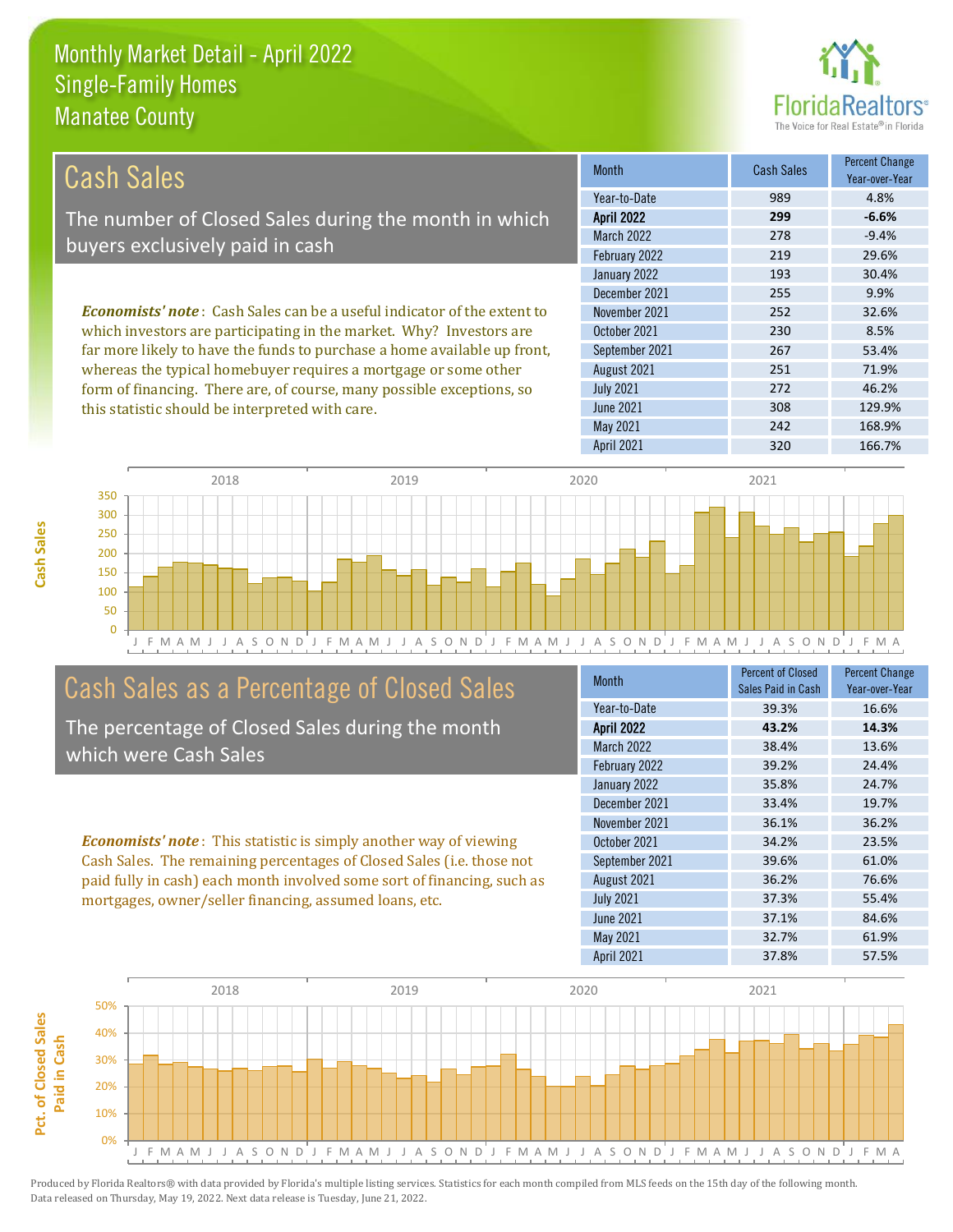

| <b>Median Sale Price</b>                                                  | <b>Month</b>      | <b>Median Sale Price</b> | <b>Percent Change</b><br>Year-over-Year |
|---------------------------------------------------------------------------|-------------------|--------------------------|-----------------------------------------|
|                                                                           | Year-to-Date      | \$500,000                | 28.2%                                   |
| The median sale price reported for the month (i.e. 50%                    | <b>April 2022</b> | \$515,000                | 27.2%                                   |
| of sales were above and 50% of sales were below)                          | <b>March 2022</b> | \$525,000                | 32.9%                                   |
|                                                                           | February 2022     | \$478,000                | 25.8%                                   |
|                                                                           | January 2022      | \$480,000                | 29.7%                                   |
| <b>Economists' note:</b> Median Sale Price is our preferred summary       | December 2021     | \$460,000                | 28.5%                                   |
| statistic for price activity because, unlike Average Sale Price, Median   | November 2021     | \$450,411                | 28.5%                                   |
| Sale Price is not sensitive to high sale prices for small numbers of      | October 2021      | \$425,000                | 18.1%                                   |
| homes that may not be characteristic of the market area. Keep in mind     | September 2021    | \$430,000                | 22.9%                                   |
| that median price trends over time are not always solely caused by        | August 2021       | \$430,000                | 19.4%                                   |
| changes in the general value of local real estate. Median sale price only | <b>July 2021</b>  | \$430,000                | 19.8%                                   |
| reflects the values of the homes that sold each month, and the mix of     | June 2021         | \$405,305                | 24.7%                                   |
| the types of homes that sell can change over time.                        | May 2021          | \$400,000                | 23.1%                                   |



### Average Sale Price

The average sale price reported for the month (i.e. total sales in dollars divided by the number of sales)

*Economists' note* : Usually, we prefer Median Sale Price over Average Sale Price as a summary statistic for home prices. However, Average Sale Price does have its uses—particularly when it is analyzed alongside the Median Sale Price. For one, the relative difference between the two statistics can provide some insight into the market for higher-end homes in an area.

| <b>Month</b>      | <b>Average Sale Price</b> | <b>Percent Change</b><br>Year-over-Year |
|-------------------|---------------------------|-----------------------------------------|
| Year-to-Date      | \$689,252                 | 25.8%                                   |
| <b>April 2022</b> | \$729,375                 | 26.2%                                   |
| March 2022        | \$703,385                 | 31.0%                                   |
| February 2022     | \$693,229                 | 25.3%                                   |
| January 2022      | \$614,630                 | 20.3%                                   |
| December 2021     | \$614,066                 | 23.6%                                   |
| November 2021     | \$593,109                 | 28.1%                                   |
| October 2021      | \$565,362                 | 17.5%                                   |
| September 2021    | \$580,073                 | 21.1%                                   |
| August 2021       | \$579,647                 | 20.5%                                   |
| <b>July 2021</b>  | \$566,595                 | 19.0%                                   |
| <b>June 2021</b>  | \$576,522                 | 37.5%                                   |
| May 2021          | \$567,549                 | 38.8%                                   |
| April 2021        | \$578,162                 | 42.2%                                   |

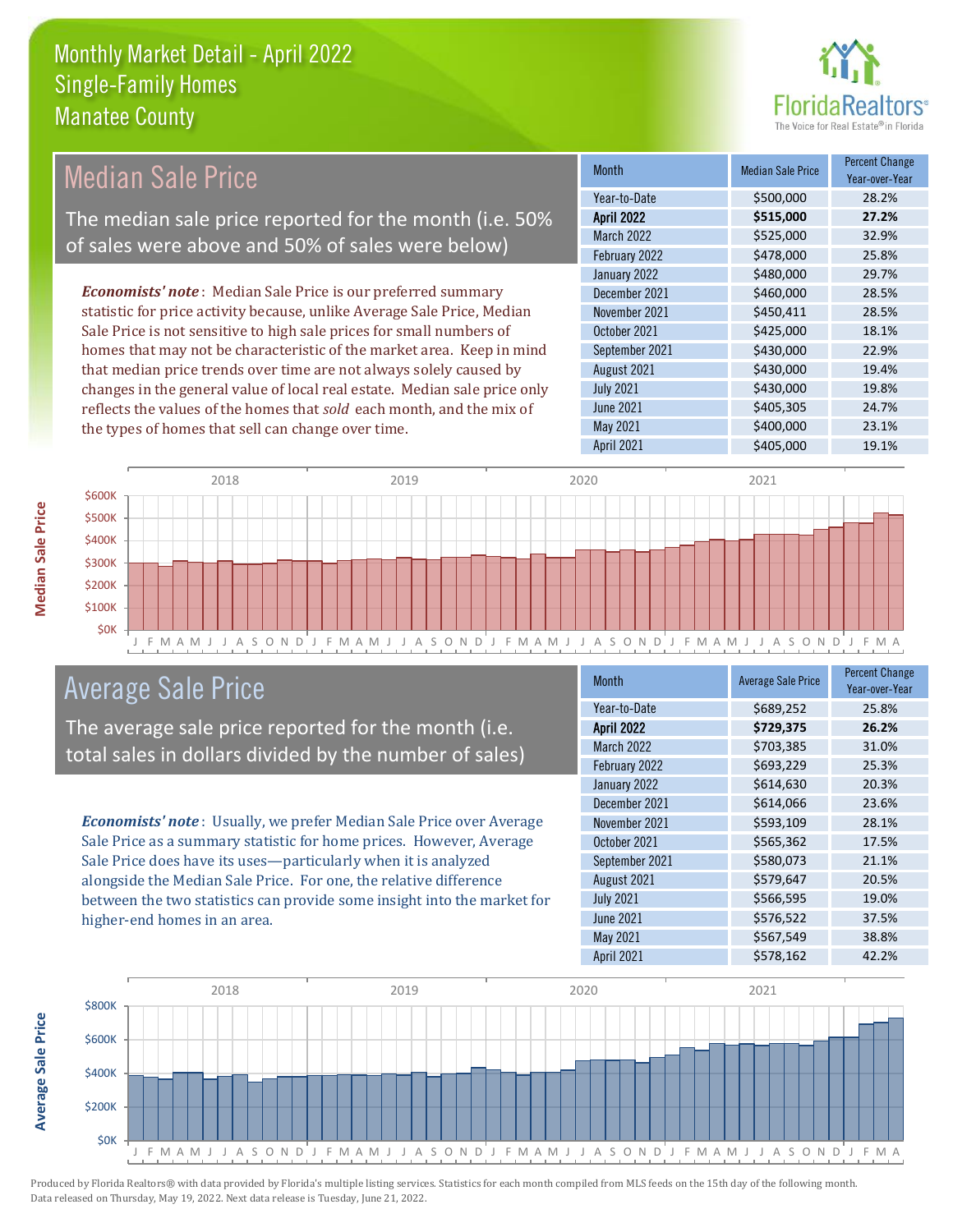

### Dollar Volume

The sum of the sale prices for all sales which closed during the month

*Economists' note* : Dollar Volume is simply the sum of all sale prices in a given time period, and can quickly be calculated by multiplying Closed Sales by Average Sale Price. It is a strong indicator of the health of the real estate industry in a market, and is of particular interest to real estate professionals, investors, analysts, and government agencies. Potential home sellers and home buyers, on the other hand, will likely be better served by paying attention to trends in the two components of Dollar Volume (i.e. sales and prices) individually.

| <b>Month</b>      | Dollar Volume   | <b>Percent Change</b><br>Year-over-Year |
|-------------------|-----------------|-----------------------------------------|
| Year-to-Date      | \$1.7 Billion   | 12.8%                                   |
| <b>April 2022</b> | \$504.7 Million | 3.1%                                    |
| <b>March 2022</b> | \$509.3 Million | 4.6%                                    |
| February 2022     | \$387.5 Million | 30.7%                                   |
| January 2022      | \$331.3 Million | 25.9%                                   |
| December 2021     | \$469.1 Million | 13.6%                                   |
| November 2021     | \$414.6 Million | 24.9%                                   |
| October 2021      | \$379.9 Million | 3.0%                                    |
| September 2021    | \$391.5 Million | 15.6%                                   |
| August 2021       | \$402.3 Million | 17.3%                                   |
| <b>July 2021</b>  | \$413.0 Million | 12.1%                                   |
| <b>June 2021</b>  | \$478.5 Million | 70.8%                                   |
| May 2021          | \$419.4 Million | 130.4%                                  |
| April 2021        | \$489.7 Million | 141.3%                                  |



# Median Percent of Original List Price Received

The median of the sale price (as a percentage of the original list price) across all properties selling during the month

*Economists' note* : The Median Percent of Original List Price Received is useful as an indicator of market recovery, since it typically rises as buyers realize that the market may be moving away from them and they need to match the selling price (or better it) in order to get a contract on the house. This is usually the last measure to indicate a market has shifted from down to up, so it is what we would call a *lagging* indicator.

| <b>Month</b>      | Med. Pct. of Orig.<br><b>List Price Received</b> | <b>Percent Change</b><br>Year-over-Year |
|-------------------|--------------------------------------------------|-----------------------------------------|
| Year-to-Date      | 100.0%                                           | 0.0%                                    |
| <b>April 2022</b> | 100.0%                                           | 0.0%                                    |
| March 2022        | 100.0%                                           | 0.0%                                    |
| February 2022     | 100.0%                                           | 1.0%                                    |
| January 2022      | 100.0%                                           | 1.6%                                    |
| December 2021     | 100.0%                                           | 1.5%                                    |
| November 2021     | 100.0%                                           | 1.6%                                    |
| October 2021      | 100.0%                                           | 1.8%                                    |
| September 2021    | 100.0%                                           | 2.5%                                    |
| August 2021       | 100.0%                                           | 2.7%                                    |
| <b>July 2021</b>  | 100.0%                                           | 3.3%                                    |
| <b>June 2021</b>  | 100.0%                                           | 3.5%                                    |
| May 2021          | 100.0%                                           | 3.3%                                    |
| <b>April 2021</b> | 100.0%                                           | 2.9%                                    |

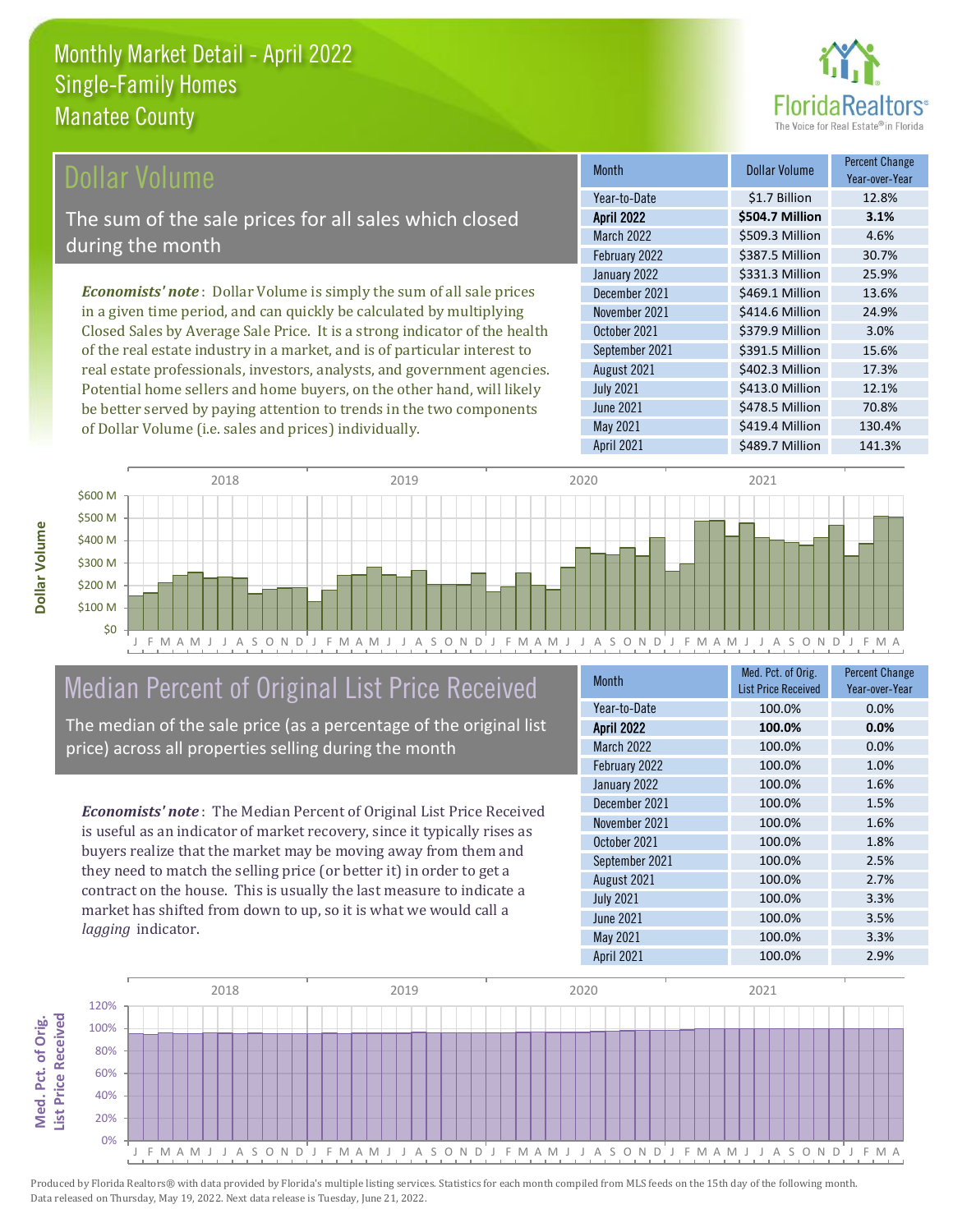

# Median Time to Contract

The median number of days between the listing date and contract date for all Closed Sales during the month

*Economists' note* : Like Time to Sale, Time to Contract is a measure of the length of the home selling process calculated for sales which closed during the month. The difference is that Time to Contract measures the number of days between the initial listing of a property and the signing of the contract which eventually led to the closing of the sale. When the gap between Median Time to Contract and Median Time to Sale grows, it is usually a sign of longer closing times and/or declining numbers of cash sales.

| <b>Month</b>      | Median Time to<br>Contract | <b>Percent Change</b><br>Year-over-Year |
|-------------------|----------------------------|-----------------------------------------|
| Year-to-Date      | 5 Days                     | $-54.5%$                                |
| <b>April 2022</b> | 5 Days                     | $-28.6%$                                |
| March 2022        | 5 Days                     | $-44.4%$                                |
| February 2022     | 6 Days                     | $-53.8%$                                |
| January 2022      | 7 Days                     | $-58.8%$                                |
| December 2021     | 6 Days                     | $-60.0%$                                |
| November 2021     | 6 Days                     | $-68.4%$                                |
| October 2021      | 6 Days                     | $-66.7%$                                |
| September 2021    | 7 Days                     | $-69.6%$                                |
| August 2021       | 5 Days                     | $-83.3%$                                |
| <b>July 2021</b>  | 6 Days                     | $-85.0%$                                |
| <b>June 2021</b>  | 5 Days                     | $-91.1%$                                |
| May 2021          | 6 Days                     | $-84.6%$                                |
| April 2021        | 7 Days                     | $-73.1%$                                |



### Median Time to Sale

**Median Time to** 

**Median Time to** 

The median number of days between the listing date and closing date for all Closed Sales during the month

*Economists' note* : Time to Sale is a measure of the length of the home selling process, calculated as the number of days between the initial listing of a property and the closing of the sale. *Median* Time to Sale is the amount of time the "middle" property selling this month was on the market. That is, 50% of homes selling this month took *less* time to sell, and 50% of homes took *more* time to sell. Median Time to Sale gives a more accurate picture than Average Time to Sale, which can be skewed upward by small numbers of properties taking an abnormally long time to sell.

| <b>Month</b>      | <b>Median Time to Sale</b> | <b>Percent Change</b><br>Year-over-Year |
|-------------------|----------------------------|-----------------------------------------|
| Year-to-Date      | 45 Days                    | $-21.1%$                                |
| <b>April 2022</b> | 46 Days                    | $-11.5%$                                |
| <b>March 2022</b> | 43 Days                    | $-21.8%$                                |
| February 2022     | 43 Days                    | $-27.1%$                                |
| January 2022      | 50 Days                    | $-24.2%$                                |
| December 2021     | 47 Days                    | $-21.7%$                                |
| November 2021     | 48 Days                    | $-23.8%$                                |
| October 2021      | 46 Days                    | $-30.3%$                                |
| September 2021    | 48 Days                    | $-29.4%$                                |
| August 2021       | 47 Days                    | $-39.7%$                                |
| <b>July 2021</b>  | 48 Days                    | $-43.5%$                                |
| <b>June 2021</b>  | 48 Days                    | $-53.4%$                                |
| May 2021          | 50 Days                    | $-40.5%$                                |
| April 2021        | 52 Days                    | $-28.8%$                                |

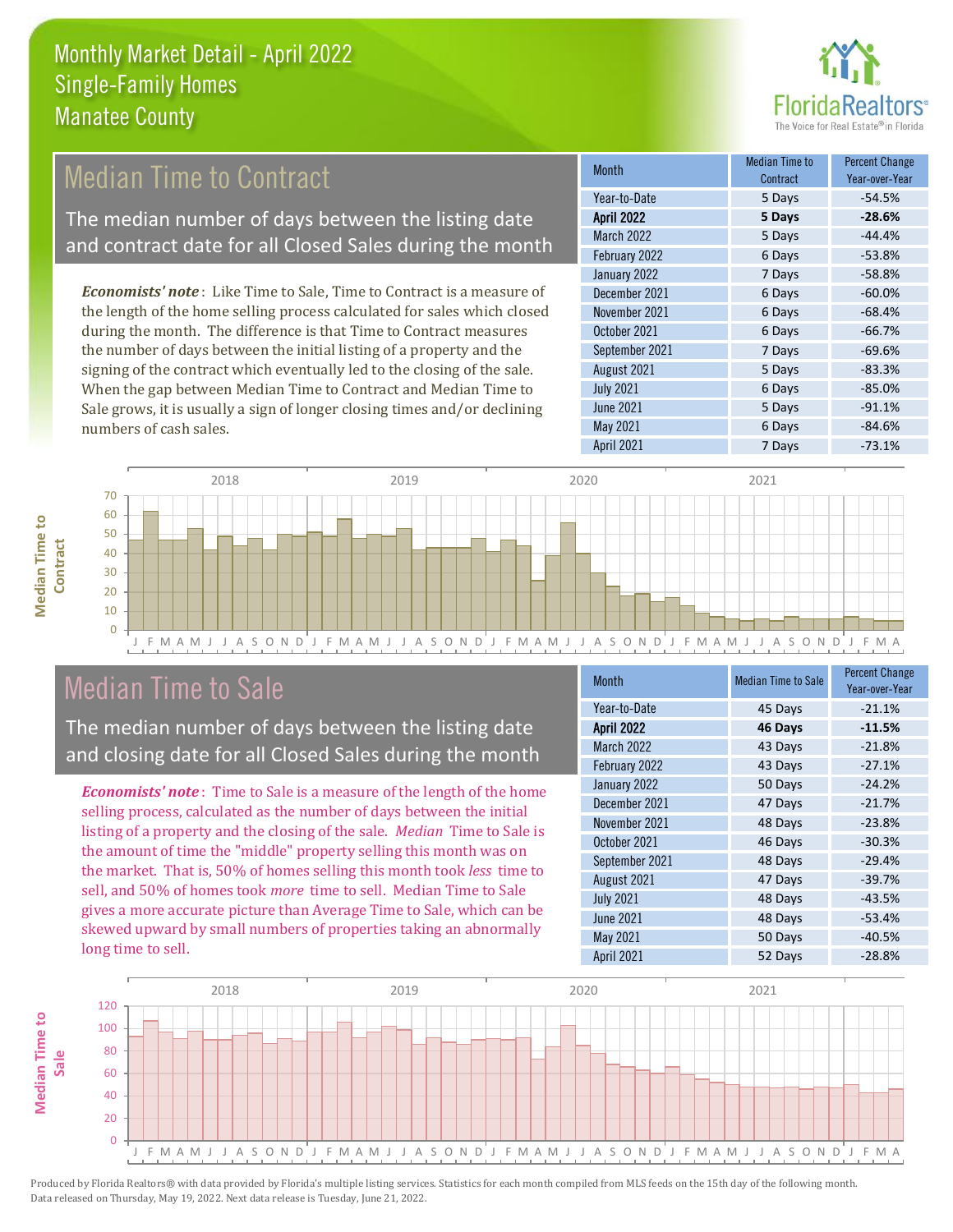distressed properties for sale.



| <b>New Pending Sales</b>                                                      | <b>Month</b>      | <b>New Pending Sales</b> | <b>Percent Change</b><br>Year-over-Year |
|-------------------------------------------------------------------------------|-------------------|--------------------------|-----------------------------------------|
|                                                                               | Year-to-Date      | 2,590                    | $-16.8%$                                |
| The number of listed properties that went under                               | <b>April 2022</b> | 593                      | $-19.1%$                                |
| contract during the month                                                     | <b>March 2022</b> | 705                      | $-14.6%$                                |
|                                                                               | February 2022     | 635                      | $-18.6%$                                |
|                                                                               | January 2022      | 657                      | $-15.0%$                                |
| <b>Economists' note:</b> Because of the typical length of time it takes for a | December 2021     | 505                      | $-12.6%$                                |
| sale to close, economists consider Pending Sales to be a decent               | November 2021     | 599                      | $-3.7%$                                 |
| indicator of potential future Closed Sales. It is important to bear in        | October 2021      | 685                      | $-11.3%$                                |
| mind, however, that not all Pending Sales will be closed successfully.        | September 2021    | 596                      | $-18.4%$                                |
| So, the effectiveness of Pending Sales as a future indicator of Closed        | August 2021       | 674                      | $-15.4%$                                |
| Sales is susceptible to changes in market conditions such as the              | <b>July 2021</b>  | 586                      | $-27.6%$                                |



# New Listings

The number of properties put onto the market during the month

availability of financing for homebuyers and the inventory of

*Economists' note* : New Listings tend to rise in delayed response to increasing prices, so they are often seen as a lagging indicator of market health. As prices rise, potential sellers raise their estimations of value—and in the most recent cycle, rising prices have freed up many potential sellers who were previously underwater on their mortgages. Note that in our calculations, we take care to not include properties that were recently taken off the market and quickly relisted, since these are not really *new* listings.

| <b>Month</b>      | <b>New Listings</b> | <b>Percent Change</b><br>Year-over-Year |
|-------------------|---------------------|-----------------------------------------|
| Year-to-Date      | 3,078               | 7.4%                                    |
| <b>April 2022</b> | 806                 | 1.1%                                    |
| <b>March 2022</b> | 837                 | 6.2%                                    |
| February 2022     | 723                 | 8.1%                                    |
| January 2022      | 712                 | 16.3%                                   |
| December 2021     | 574                 | $-2.7%$                                 |
| November 2021     | 645                 | 0.2%                                    |
| October 2021      | 775                 | 0.0%                                    |
| September 2021    | 675                 | $-2.9%$                                 |
| August 2021       | 773                 | 6.6%                                    |
| <b>July 2021</b>  | 755                 | $-0.7%$                                 |
| <b>June 2021</b>  | 784                 | 17.9%                                   |
| May 2021          | 787                 | 30.5%                                   |
| April 2021        | 797                 | 74.4%                                   |

April 2021 733 66.6%

June 2021 700 -12.6% May 2021 710 710 -0.7%



**New Listings**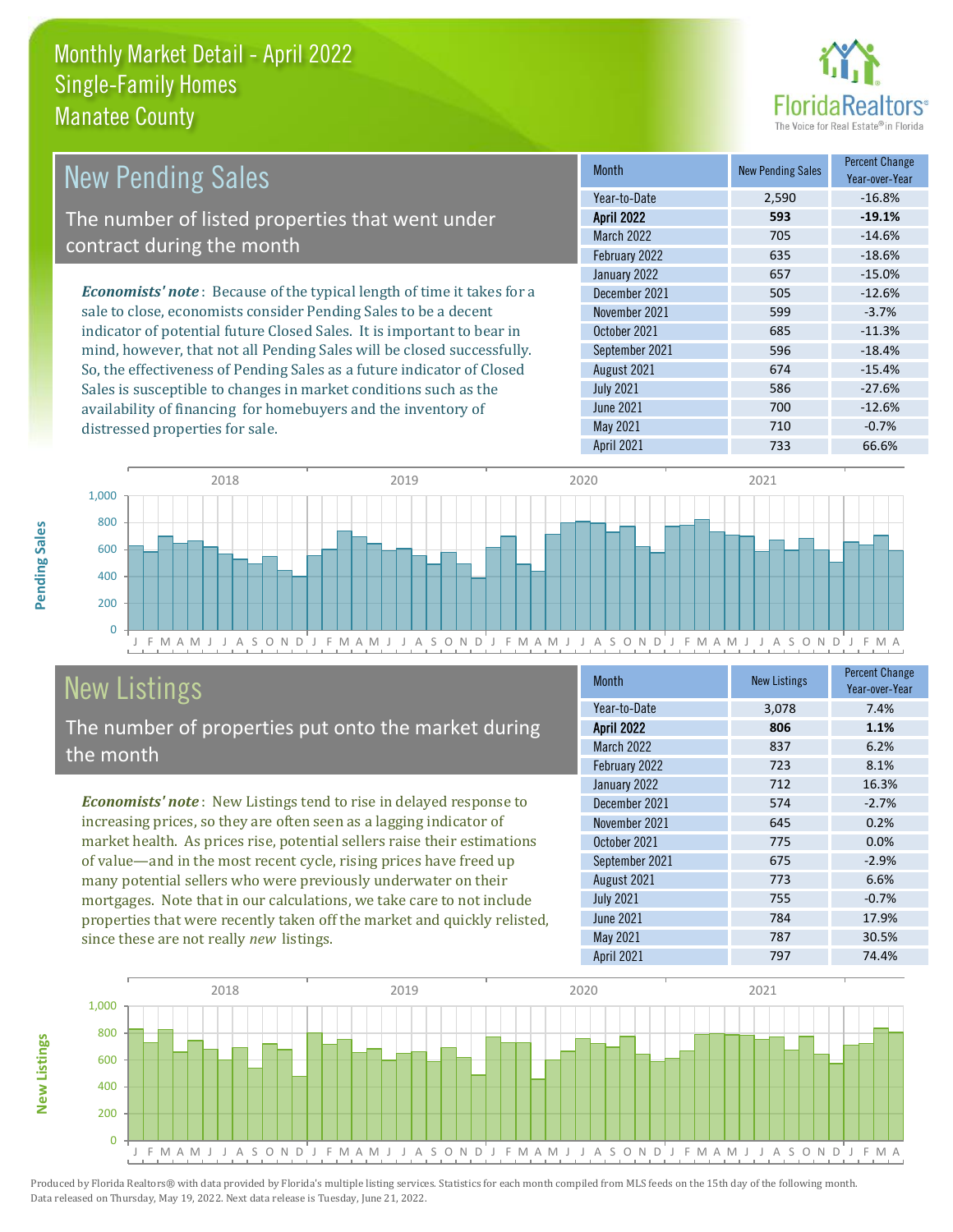

# *Economists' note* : There are a number of ways to define and calculate Inventory. Our method is to simply count the number of active listings Inventory (Active Listings) The number of property listings active at the end of the month

on the last day of the month, and hold this number to compare with the same month the following year. Inventory rises when New Listings are outpacing the number of listings that go off-market (regardless of whether they actually sell). Likewise, it falls when New Listings aren't keeping up with the rate at which homes are going off-market.

| <b>Month</b>             | Inventory | <b>Percent Change</b><br>Year-over-Year |
|--------------------------|-----------|-----------------------------------------|
| <b>YTD (Monthly Avg)</b> | 461       | $-15.6%$                                |
| <b>April 2022</b>        | 568       | 27.9%                                   |
| <b>March 2022</b>        | 431       | $-7.7%$                                 |
| February 2022            | 414       | $-27.0%$                                |
| January 2022             | 429       | $-39.1%$                                |
| December 2021            | 456       | $-50.9%$                                |
| November 2021            | 511       | $-49.5%$                                |
| October 2021             | 577       | $-45.7%$                                |
| September 2021           | 579       | $-46.6%$                                |
| August 2021              | 564       | $-52.3%$                                |
| <b>July 2021</b>         | 563       | $-57.0%$                                |
| <b>June 2021</b>         | 464       | $-67.2%$                                |
| May 2021                 | 462       | $-71.7%$                                |
| <b>April 2021</b>        | 444       | $-76.0%$                                |



# Months Supply of Inventory

An estimate of the number of months it will take to deplete the current Inventory given recent sales rates

*Economists' note* : MSI is a useful indicator of market conditions. The benchmark for a balanced market (favoring neither buyer nor seller) is 5.5 months of inventory. Anything higher is traditionally a buyers' market, and anything lower is a sellers' market. There is no single accepted way of calculating MSI. A common method is to divide current Inventory by the most recent month's Closed Sales count, but this count is a usually poor predictor of future Closed Sales due to seasonal cycles. To eliminate seasonal effects, we use the 12-month average of monthly Closed Sales instead.

| <b>Month</b>             | <b>Months Supply</b> | <b>Percent Change</b><br>Year-over-Year |
|--------------------------|----------------------|-----------------------------------------|
| <b>YTD (Monthly Avg)</b> | 0.7                  | $-12.5%$                                |
| <b>April 2022</b>        | 0.8                  | 33.3%                                   |
| <b>March 2022</b>        | 0.6                  | $-14.3%$                                |
| February 2022            | 0.6                  | $-33.3%$                                |
| January 2022             | 0.6                  | $-45.5%$                                |
| December 2021            | 0.6                  | $-60.0%$                                |
| November 2021            | 0.7                  | $-56.3%$                                |
| October 2021             | 0.8                  | $-55.6%$                                |
| September 2021           | 0.8                  | $-57.9%$                                |
| August 2021              | 0.8                  | $-61.9%$                                |
| <b>July 2021</b>         | 0.8                  | $-65.2%$                                |
| <b>June 2021</b>         | 0.6                  | $-76.9%$                                |
| May 2021                 | 0.6                  | $-80.0%$                                |
| <b>April 2021</b>        | 0.6                  | $-81.8%$                                |

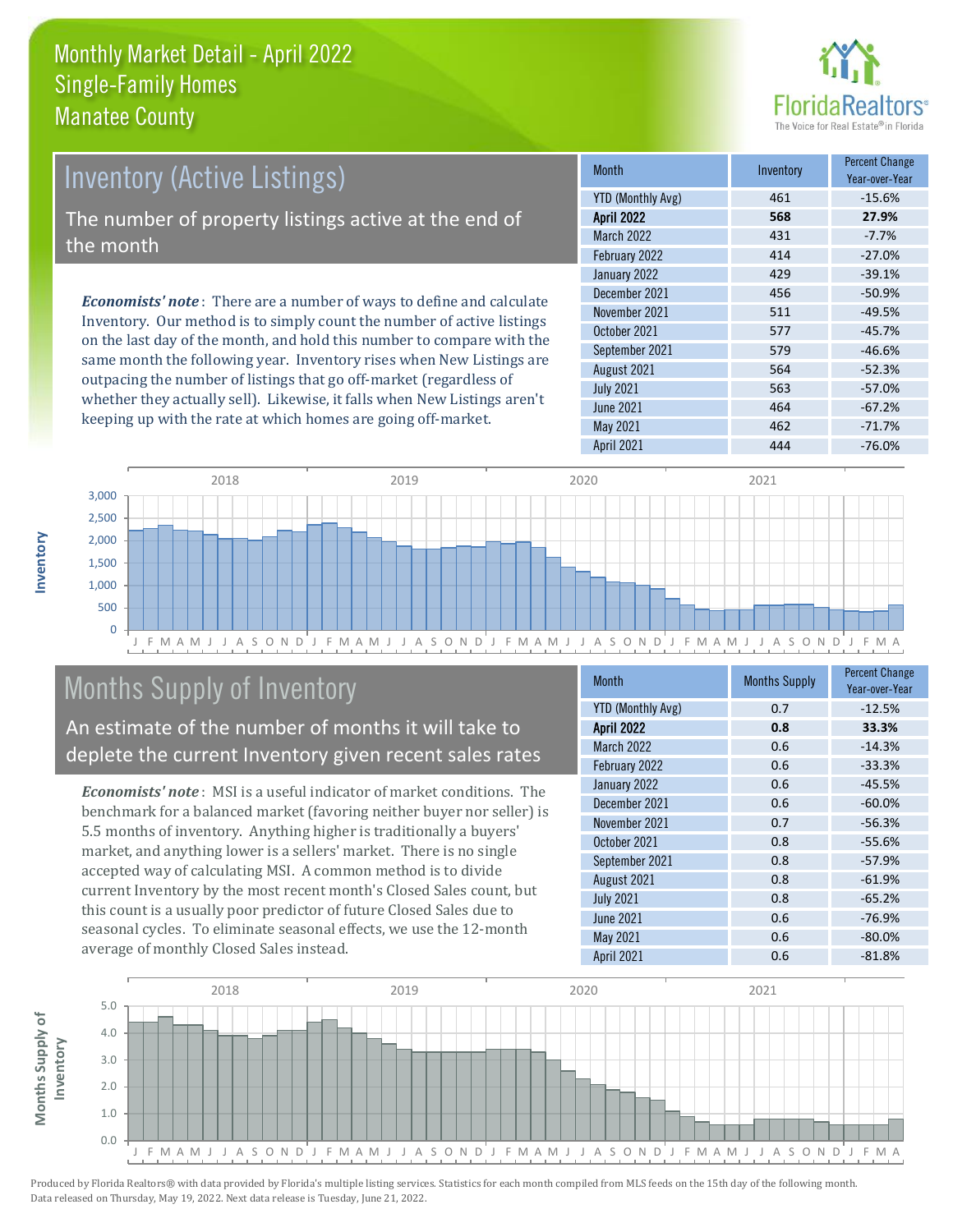

#### \$100,000 - \$149,999 7 -46.2% Sale Price Closed Sales Percent Change Year-over-Year Less than \$50,000 0 0 N/A  $$50.000 - $99.999$  1 -50.0% \$150,000 - \$199,999 10 -50.0% \$200,000 - \$249,999 15 -65.1% \$400,000 - \$599,999 248 7.4% \$600,000 - \$999,999 174 37.0% *Economists' note:* Closed Sales are one of the simplest—yet most important—indicators for the residential real estate market. When comparing Closed Sales across markets of different sizes, we recommend comparing the percent changes in sales rather than the number of sales. Closed Sales (and many other market metrics) are affected by seasonal cycles, so actual trends are more accurately represented by year-over-year changes (i.e. comparing a month's sales to the amount of sales in the same month in the previous year), rather than changes from one month to the next. \$1,000,000 or more 101 101 27.8%  $$250,000 - $299,999$  36 -66.0% \$300,000 - \$399,999 100 -55.8% Closed Sales by Sale Price The number of sales transactions which closed during the month



#### Median Time to Contract by Sale Price The median number of days between the listing date and contract date for all Closed Sales during the month

*Economists' note* : Like Time to Sale, Time to Contract is a measure of the length of the home selling process calculated for sales which closed during the month. The difference is that Time to Contract measures the number of days between the initial listing of a property and the signing of the contract which eventually led to the closing of the sale. When the gap between Median Time to Contract and Median Time to Sale grows, it is usually a sign of longer closing times and/or declining numbers of cash sales.

| <b>Sale Price</b>     | Median Time to<br>Contract | <b>Percent Change</b><br>Year-over-Year |
|-----------------------|----------------------------|-----------------------------------------|
| Less than \$50,000    | (No Sales)                 | N/A                                     |
| $$50,000 - $99,999$   | 44 Days                    | $-49.4%$                                |
| $$100,000 - $149,999$ | 5 Days                     | $-68.8%$                                |
| $$150,000 - $199,999$ | 6 Days                     | $-53.8%$                                |
| \$200,000 - \$249,999 | 9 Days                     | $-40.0%$                                |
| \$250,000 - \$299,999 | 9 Days                     | 50.0%                                   |
| \$300,000 - \$399,999 | 4 Days                     | $-50.0%$                                |
| \$400,000 - \$599,999 | 5 Days                     | $-16.7%$                                |
| \$600,000 - \$999,999 | 5 Days                     | 0.0%                                    |
| \$1,000,000 or more   | 5 Days                     | $-82.1%$                                |



Produced by Florida Realtors® with data provided by Florida's multiple listing services. Statistics for each month compiled from MLS feeds on the 15th day of the following month. Data released on Thursday, May 19, 2022. Next data release is Tuesday, June 21, 2022.

**Median Time to Contract**

**Median Time to Contract**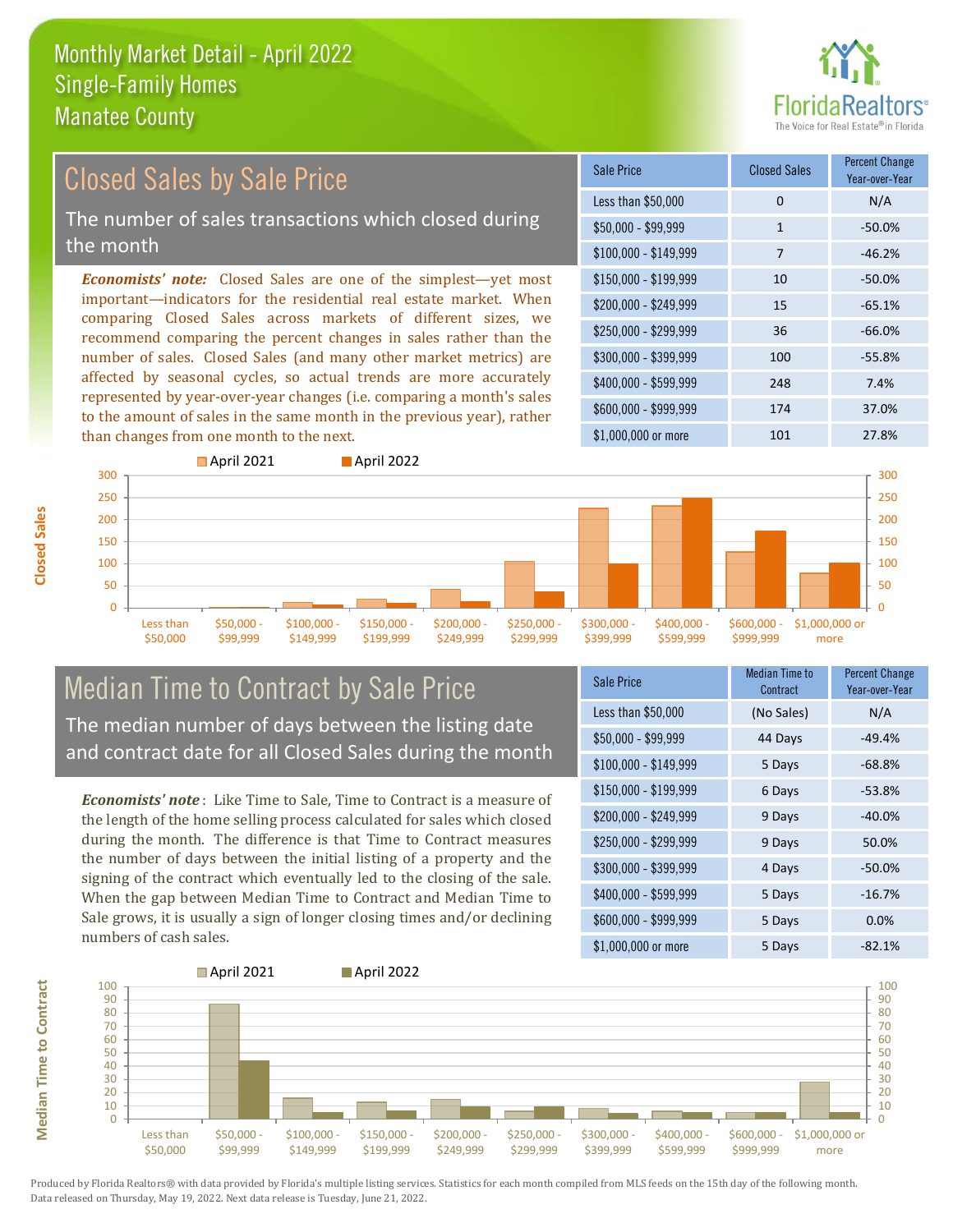

# New Listings by Initial Listing Price

The number of properties put onto the market during the month

*Economists' note:* New Listings tend to rise in delayed response to increasing prices, so they are often seen as a lagging indicator of market health. As prices rise, potential sellers raise their estimations of value—and in the most recent cycle, rising prices have freed up many potential sellers who were previously underwater on their mortgages. Note that in our calculations, we take care to not include properties that were recently taken off the market and quickly relisted, since these are not really *new* listings.

| <b>Initial Listing Price</b> | <b>New Listings</b> | <b>Percent Change</b><br>Year-over-Year |
|------------------------------|---------------------|-----------------------------------------|
| Less than \$50,000           | 0                   | N/A                                     |
| $$50,000 - $99,999$          | 0                   | N/A                                     |
| $$100,000 - $149,999$        | 3                   | $-50.0%$                                |
| $$150,000 - $199,999$        | 11                  | $-54.2%$                                |
| \$200,000 - \$249,999        | 11                  | $-75.6%$                                |
| $$250,000 - $299,999$        | 27                  | $-66.3%$                                |
| \$300,000 - \$399,999        | 101                 | $-58.1%$                                |
| \$400,000 - \$599,999        | 284                 | 38.5%                                   |
| \$600,000 - \$999,999        | 231                 | 104.4%                                  |
| \$1,000,000 or more          | 138                 | 66.3%                                   |



**Inventory**



#### Inventory by Current Listing Price The number of property listings active at the end of the month

*Economists' note* : There are a number of ways to define and calculate Inventory. Our method is to simply count the number of active listings on the last day of the month, and hold this number to compare with the same month the following year. Inventory rises when New Listings are outpacing the number of listings that go off-market (regardless of whether they actually sell). Likewise, it falls when New Listings aren't keeping up with the rate at which homes are going off-market.

| <b>Current Listing Price</b> | Inventory    | <b>Percent Change</b><br>Year-over-Year |
|------------------------------|--------------|-----------------------------------------|
| Less than \$50,000           | $\Omega$     | N/A                                     |
| $$50,000 - $99,999$          | 0            | N/A                                     |
| $$100,000 - $149,999$        | $\mathbf{1}$ | $-83.3%$                                |
| \$150,000 - \$199,999        | 7            | $-61.1%$                                |
| \$200,000 - \$249,999        | 8            | $-79.5%$                                |
| \$250,000 - \$299,999        | 14           | $-60.0%$                                |
| \$300,000 - \$399,999        | 40           | $-62.3%$                                |
| \$400,000 - \$599,999        | 146          | 78.0%                                   |
| \$600,000 - \$999,999        | 162          | 153.1%                                  |
| \$1,000,000 or more          | 190          | 102.1%                                  |